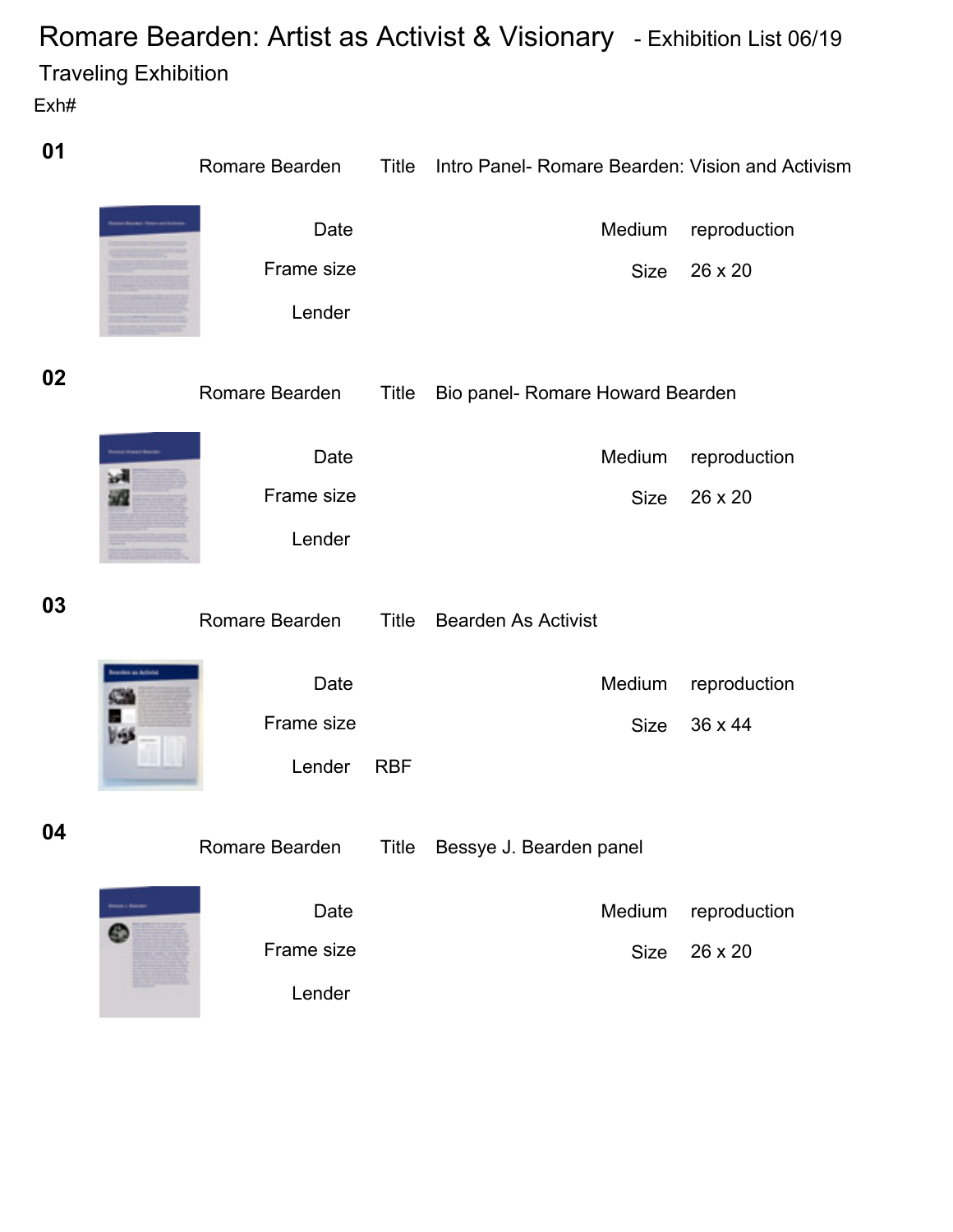| 05 | Romare Bearden               | Title | Acknowledgments Text Panel                                |                         |
|----|------------------------------|-------|-----------------------------------------------------------|-------------------------|
|    | Date<br>Frame size<br>Lender |       | Medium<br><b>Size</b>                                     | reproduction<br>26 x 20 |
| 06 | Romare Bearden               | Title | <b>Section Panel - Revising History</b>                   |                         |
|    | Date<br>Frame size<br>Lender |       | Medium<br><b>Size</b>                                     | reproduction<br>12 x 14 |
| 07 | Romare Bearden               | Title | Section Panel - Bearden and Women                         |                         |
|    | Date<br>Frame size<br>Lender |       | Medium<br><b>Size</b>                                     | reproduction<br>12 x 14 |
| 08 | Romare Bearden               | Title | Section Panel -Visualizing the African American Landscape |                         |
|    | Date<br>Frame size<br>Lender |       | Medium<br>Size                                            | reproduction<br>12 x 16 |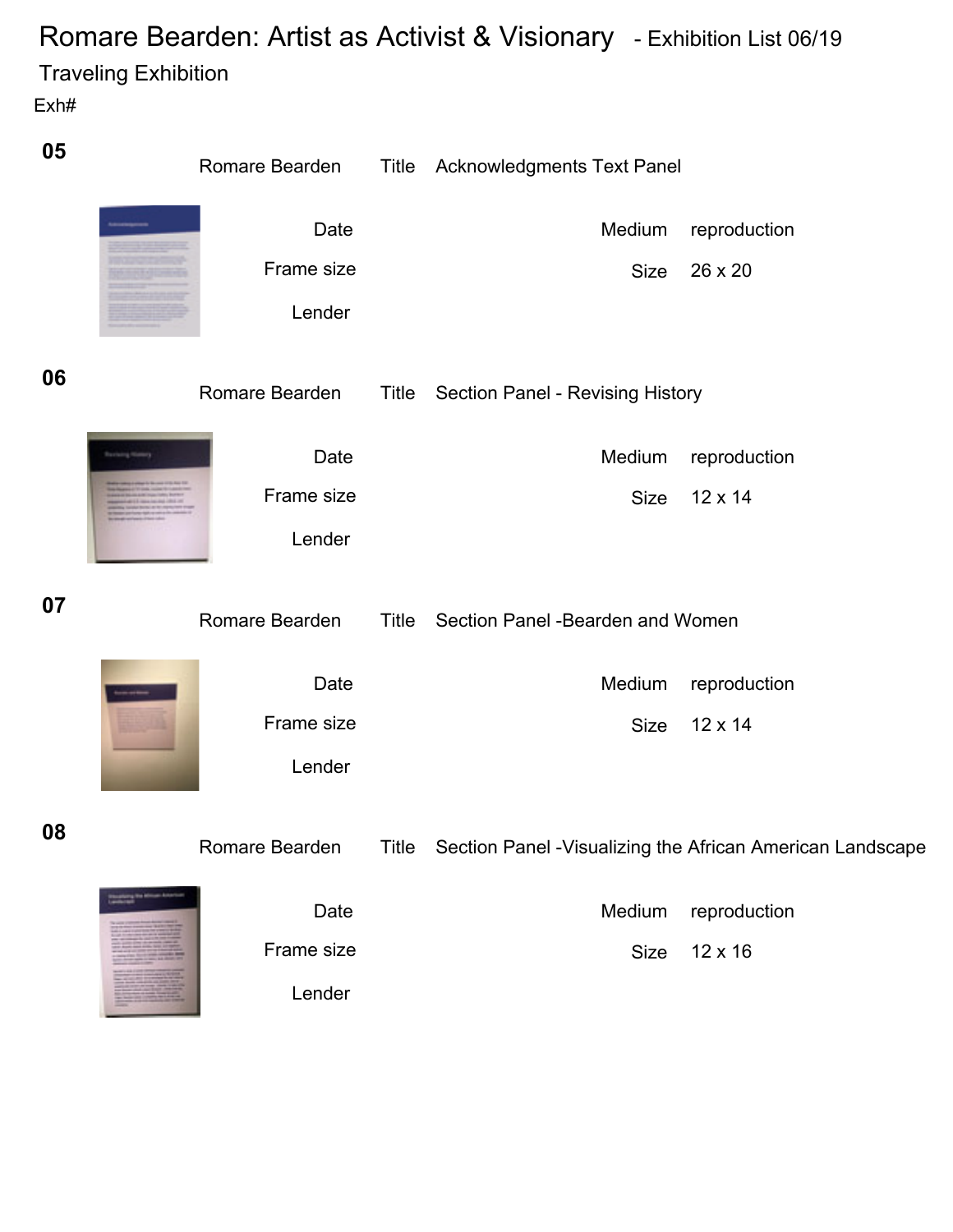Traveling Exhibition

| 09 | Romare Bearden | Title      | Cartoon panel- Facism           |              |
|----|----------------|------------|---------------------------------|--------------|
|    | Date           | 1930's     | Medium                          | reproduction |
|    | Frame size     | N/A        | <b>Size</b>                     | 30 x 18      |
|    | Lender         | <b>RBF</b> |                                 |              |
| 10 | Romare Bearden | Title      | Cartoon panel- Racial Prejudice |              |
|    | Date           | 1930's     | Medium                          | reproduction |
|    | Frame size N/A |            | <b>Size</b>                     | 30 x 18      |
|    | Lender         | <b>RBF</b> |                                 |              |
| 11 | Romare Bearden | Title      | Cartoon panel- Workers          |              |
|    | Date           | 1930's     | Medium                          | reproduction |
|    | Frame size N/A |            | <b>Size</b>                     | 30 x 18      |
|    | Lender         | <b>RBF</b> |                                 |              |
| 12 | Romare Bearden |            | Title Cartoon- college covers   |              |
|    | Date           | 1930's     | Medium                          | reproduction |
|    | Frame size     | N/A        | <b>Size</b>                     | 17 x 12      |
|    | Lender         | <b>RBF</b> |                                 |              |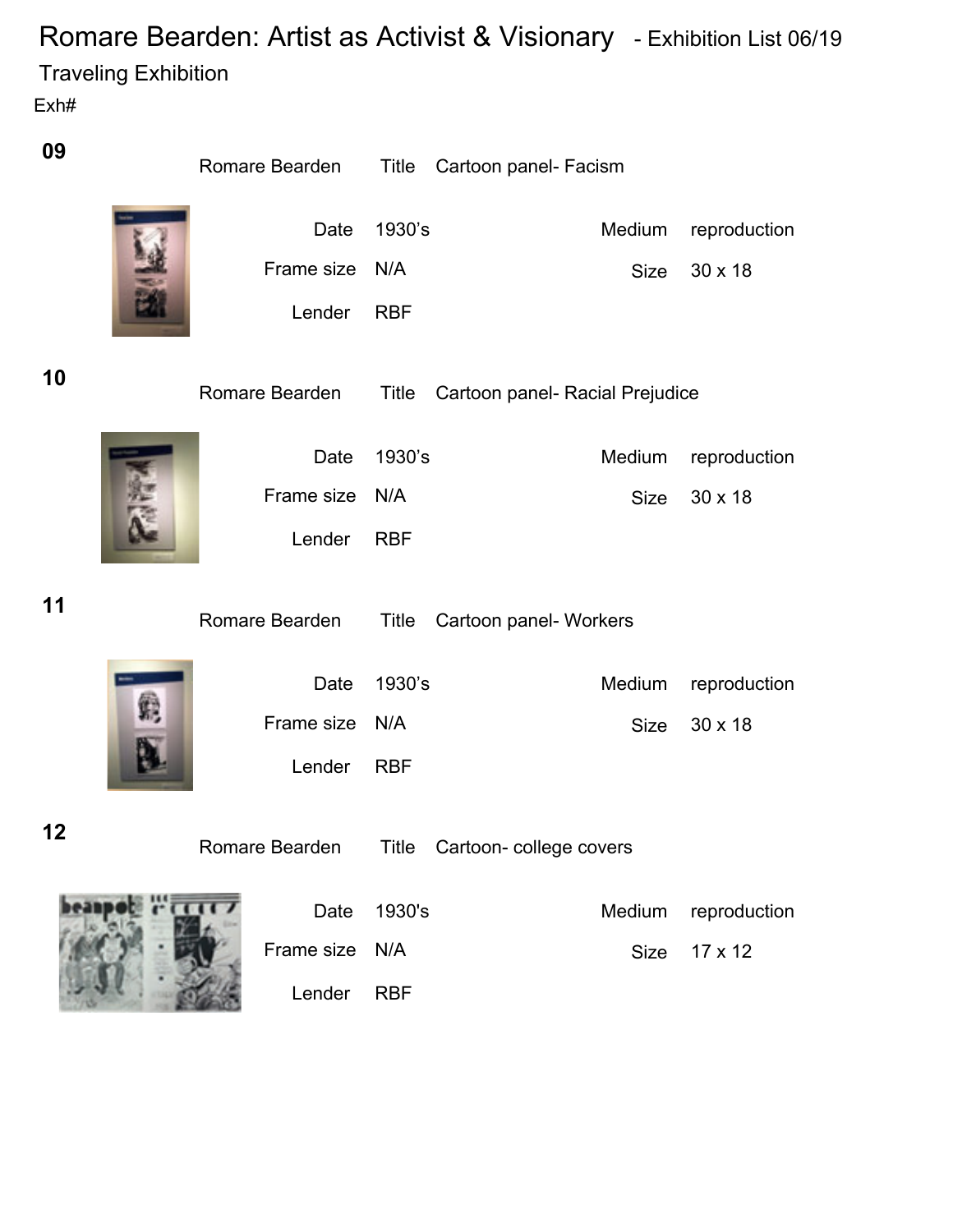Traveling Exhibition

| 13 | Romare Bearden             | Title          | Soup Kitchen                                 |             |               |
|----|----------------------------|----------------|----------------------------------------------|-------------|---------------|
|    | Date                       | 1935           |                                              | Medium      | oil on canvas |
|    | Frame size 28 1/2 x 23 3/4 |                |                                              | <b>Size</b> | 18 1/4 x 14   |
|    | Lender                     | <b>NBE</b>     |                                              |             |               |
| 14 | Romare Bearden             | Title          | Factory Workers (inside Fortune Mag.)        |             |               |
|    | Date                       | 1942           |                                              | Medium      | magazine page |
|    | Frame size                 | $19 \times 16$ |                                              | <b>Size</b> | 14 x 11       |
|    | Lender                     | <b>RBF</b>     |                                              |             |               |
| 15 | Romare Bearden             | Title          | Martin Luther King-- Mountain Top            |             |               |
|    | Date                       | 1968           |                                              | Medium      | screenprint   |
|    | Frame size 34 x 23 3/4     |                |                                              | <b>Size</b> | 30 x 19 1/2   |
|    | Lender                     | <b>NBE</b>     |                                              |             |               |
| 16 | Romare Bearden             |                | Title Untitled (Fortune cover- Urban crisis) |             |               |
|    | Date                       | 1968           |                                              | Medium      | periodical    |
|    | Frame size                 | 16 x 19        |                                              | <b>Size</b> | 13 x 10 1/4   |
|    | Lender                     | <b>RBF</b>     |                                              |             |               |
|    |                            |                |                                              |             |               |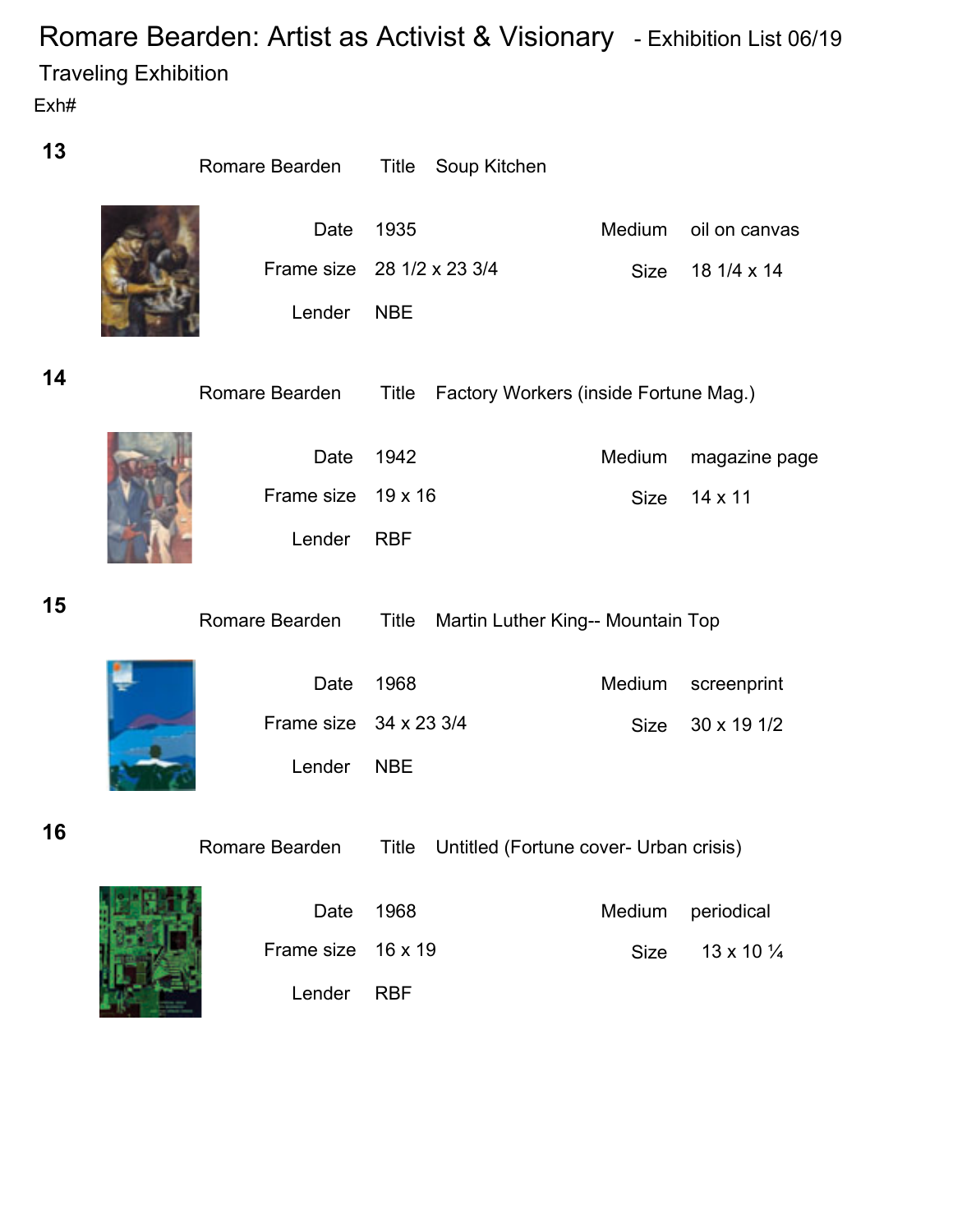| 17 | Romare Bearden                                   |                                                     |                           | Title John Lindsay (Time Magazine)     |                                                 |
|----|--------------------------------------------------|-----------------------------------------------------|---------------------------|----------------------------------------|-------------------------------------------------|
|    | Frame size<br>Lender                             | 1969<br>Date<br>$14 \times 17$<br><b>RBF</b>        |                           | Medium<br><b>Size</b>                  | periodical<br>$8\frac{1}{4}$ x 11 $\frac{1}{4}$ |
| 18 | Romare Bearden                                   | Title                                               |                           | Soul History (NY Times Magazine cover) |                                                 |
|    | b New Hork Einen Magazin<br>Frame size<br>Lender | 1969<br>Date<br>$19 \times 15$<br><b>RBF</b>        |                           | Medium<br><b>Size</b>                  | periodical<br>$10\frac{1}{4}$ x 13              |
| 19 | Romare Bearden                                   | Title                                               | <b>Cinque Promotional</b> |                                        |                                                 |
|    | Lender                                           | c. 1969<br>Date<br>Frame size 17 x 17<br><b>RBF</b> |                           | Medium<br>Size                         | ink & collage<br>10 1/2 x 10 1/2                |
| 20 | Romare Bearden                                   |                                                     | Title Slave Ship          |                                        |                                                 |
|    | Frame size<br>Lender                             | 1971<br>Date<br>41 x 31<br><b>NBE</b>               |                           | Medium<br><b>Size</b>                  | screenprint<br>29 x 18                          |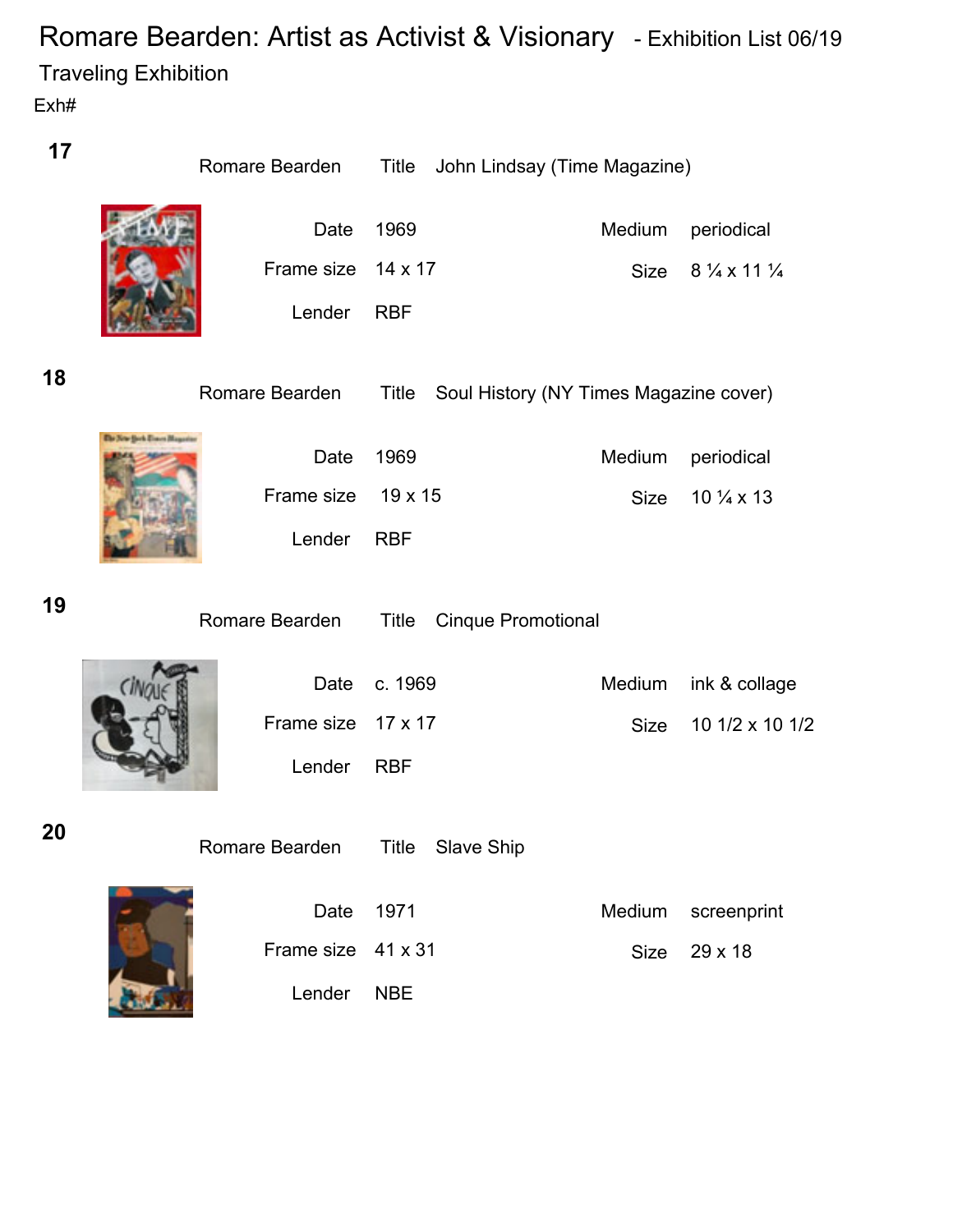| 21 |         | Romare Bearden                               | Title              | Untitled (Contact cover)         |                       |                                 |
|----|---------|----------------------------------------------|--------------------|----------------------------------|-----------------------|---------------------------------|
|    | contact | Date<br>Frame size 14 1/2 x 12 1/8<br>Lender | 1972<br><b>RBF</b> |                                  | Medium<br><b>Size</b> | periodical<br>10 $1/2 \times 8$ |
| 22 |         | Romare Bearden                               | Title              | <b>Black Enterprise</b>          |                       |                                 |
|    |         | Date                                         | 1977               |                                  | Medium                | screenprint                     |
|    |         | Frame size 34 x 28                           |                    |                                  | <b>Size</b>           | 26 1/2 x 20 1/2                 |
|    |         | Lender                                       | <b>NBE</b>         |                                  |                       |                                 |
| 23 |         | Romare Bearden                               | Title              | Roots (Odyssey)                  |                       |                                 |
|    |         | Date                                         | 1977               |                                  | Medium                | screenprint                     |
|    |         | Frame size 33 x 27                           |                    |                                  | <b>Size</b>           | 24 x 18                         |
|    |         | Lender                                       | <b>NBE</b>         |                                  |                       |                                 |
| 24 |         | Romare Bearden                               | Title              | Homage to Roots (TV Guide cover) |                       |                                 |
|    |         | Date                                         | 1978               |                                  | Medium                | periodical                      |
|    |         | Frame size                                   | 13 x 11 1/2        |                                  | <b>Size</b>           | 71/2 x 5                        |
|    |         | Lender                                       | <b>RBF</b>         |                                  |                       |                                 |
|    |         |                                              |                    |                                  |                       |                                 |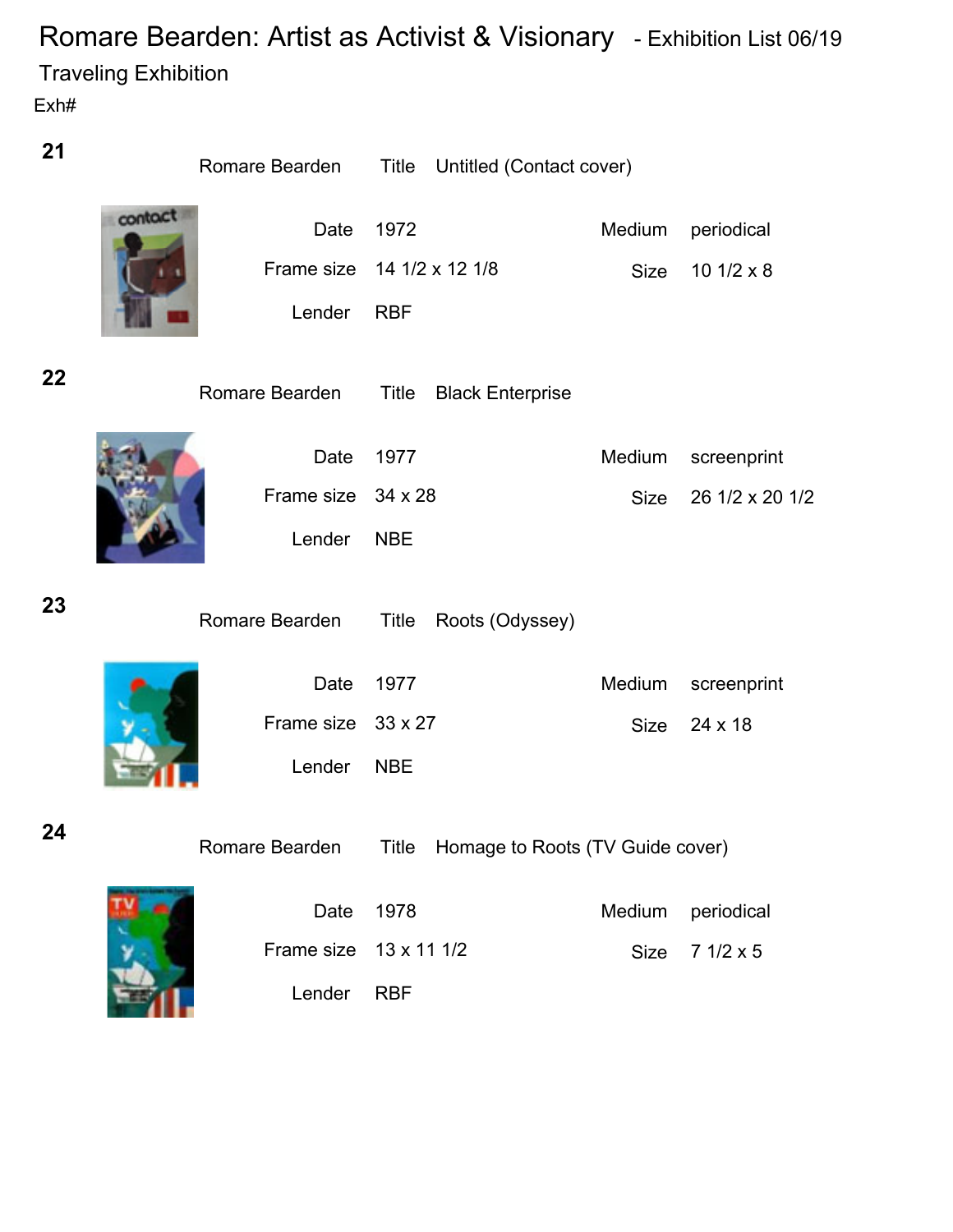Traveling Exhibition

| 25 | Romare Bearden                                         | Title              | The Lamp                                 |                       |                            |
|----|--------------------------------------------------------|--------------------|------------------------------------------|-----------------------|----------------------------|
|    | Date<br>Frame size 33 x 26<br>Lender                   | 1984<br><b>NBE</b> |                                          | Medium<br><b>Size</b> | screenprint<br>23 1/2 x 17 |
| 26 | Romare Bearden                                         | Title              | Untitled (Passion of Christ series)      |                       |                            |
|    | Date<br>Frame size 20 x 26<br>Lender                   | 1948<br><b>NBE</b> |                                          | Medium<br><b>Size</b> | Pen and ink<br>19 3/4 x 25 |
| 27 | Romare Bearden                                         | Title              | Untitled (Variation on the Iliad series) |                       |                            |
|    | Date<br>Frame size $23\frac{1}{4} \times 29$<br>Lender | 1948<br><b>NBE</b> |                                          | Medium<br>Size        | Pen and ink<br>19 3/4 x 25 |
| 28 | Romare Bearden                                         | Title              | The Circus                               |                       |                            |
|    | Date<br>Frame size 28 3/4 x 23<br>Lender               | 1961<br><b>RBF</b> |                                          | Medium<br><b>Size</b> | collage<br>26 x 20         |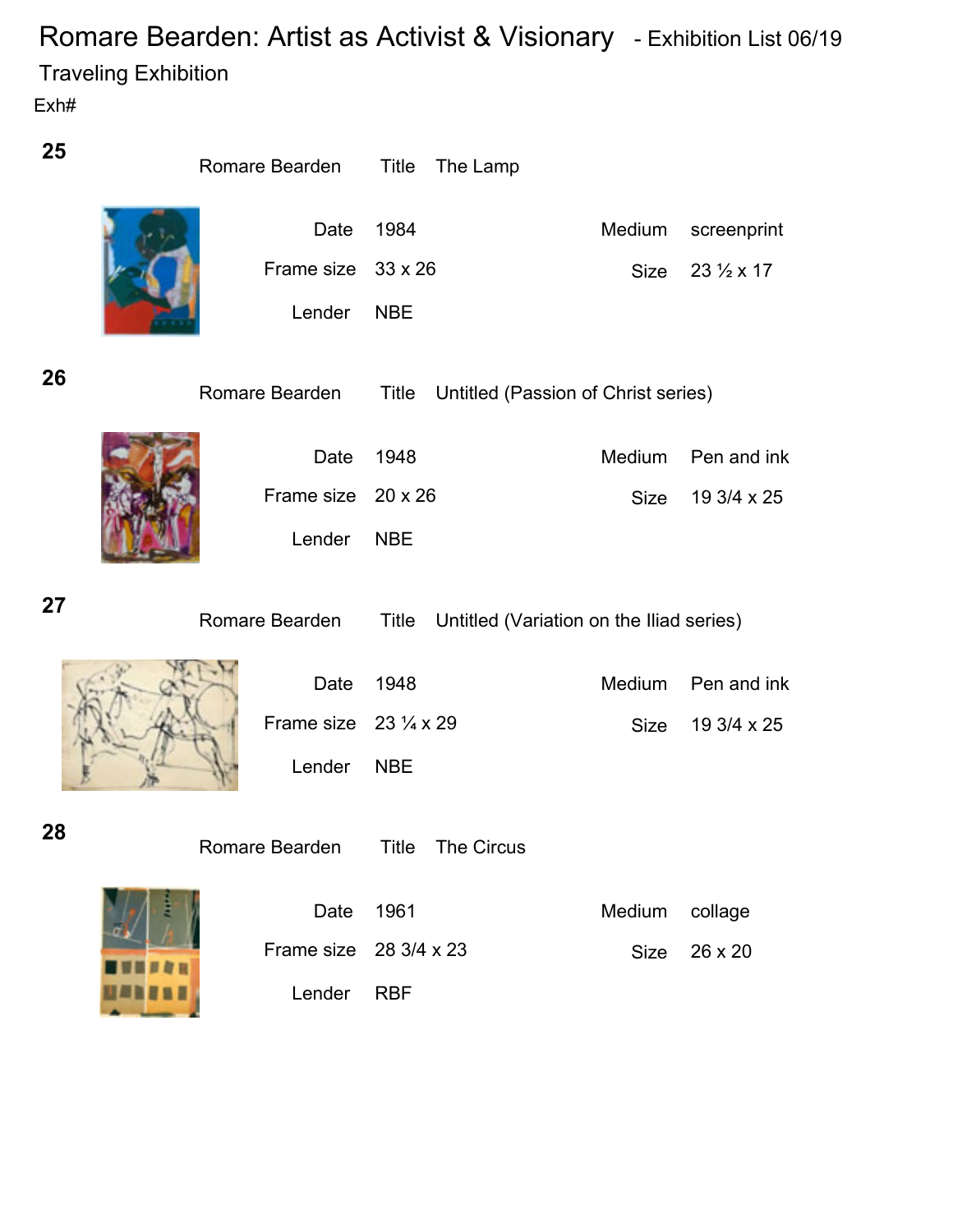Traveling Exhibition

| 29 |  | Romare Bearden                     | Title      |                                      | Noah and the Seventh Day (Prevalence of Ritual series) |
|----|--|------------------------------------|------------|--------------------------------------|--------------------------------------------------------|
|    |  | Date<br>Frame size 40 1/2 x 32 1/2 | 1974       | Medium<br><b>Size</b>                | screenprint<br>36 x 30                                 |
|    |  | Lender                             | <b>NBE</b> |                                      |                                                        |
| 30 |  | Romare Bearden                     | Title      | Salome (Prevalence of Ritual series) |                                                        |
|    |  | Date                               | 1974       | Medium                               | screenprint                                            |
|    |  | Frame size 40 x 49                 |            | <b>Size</b>                          | 29 x 36                                                |
|    |  | Lender                             | <b>NBE</b> |                                      |                                                        |
| 31 |  | Romare Bearden                     | Title      | <b>Untitled (Encore Cover)</b>       |                                                        |
|    |  | Date                               | 1979       | Medium                               | periodical                                             |
|    |  | Frame size 8 1/2 x 11 1/4          |            | <b>Size</b>                          | 17 x 14                                                |
|    |  | Lender                             | <b>RBF</b> |                                      |                                                        |
| 32 |  | Romare Bearden                     |            | Title Sunday Morning at Avila        |                                                        |
|    |  | Date                               | 1979       | Medium                               | screenprint                                            |
|    |  | Frame size 34 3/4 x 31 3/4         |            | <b>Size</b>                          | 14 x 18                                                |
|    |  | Lender                             | <b>NBE</b> |                                      |                                                        |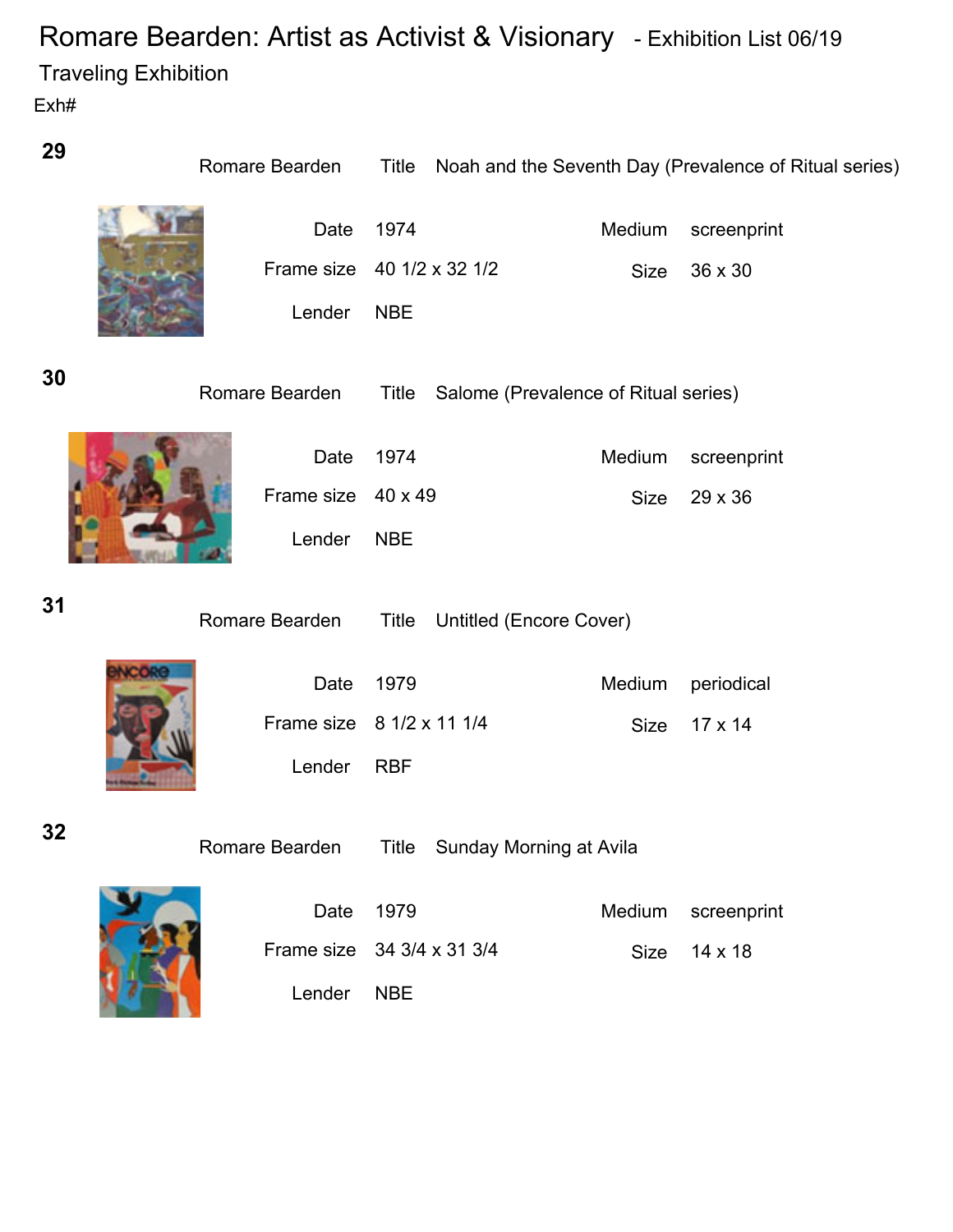Traveling Exhibition

| 33 | Romare Bearden |                                                                   |                | Title Destruction of Sodom and Gomorrah |                       |                               |
|----|----------------|-------------------------------------------------------------------|----------------|-----------------------------------------|-----------------------|-------------------------------|
|    | Lender         | Date<br>1965-66<br>Frame size $191/2 \times 16$                   |                |                                         | Medium<br><b>Size</b> | collage<br>13 x 10 1/4        |
| 34 | Romare Bearden | Title                                                             | MacBeth        |                                         |                       |                               |
|    |                | 1977<br>Date<br>Frame size 24 1/4 x 15 14<br>Lender<br><b>RBF</b> |                |                                         | Medium<br><b>Size</b> | screenprint poster<br>24 x 15 |
| 35 | Romare Bearden | Title                                                             |                | <b>Tidings</b>                          |                       |                               |
|    | Lender         | 1977<br>Date<br>Frame size 26 x 23                                |                |                                         | Medium<br><b>Size</b> | screenprint<br>16 x 16 1/2    |
| 36 | Romare Bearden | Title                                                             | <b>Baptism</b> |                                         |                       |                               |
|    |                | Date<br>1975<br>Frame size 50 x 61 1/2<br>Lender<br><b>NBE</b>    |                |                                         | Medium<br>Size        | screenprint<br>39 x 51        |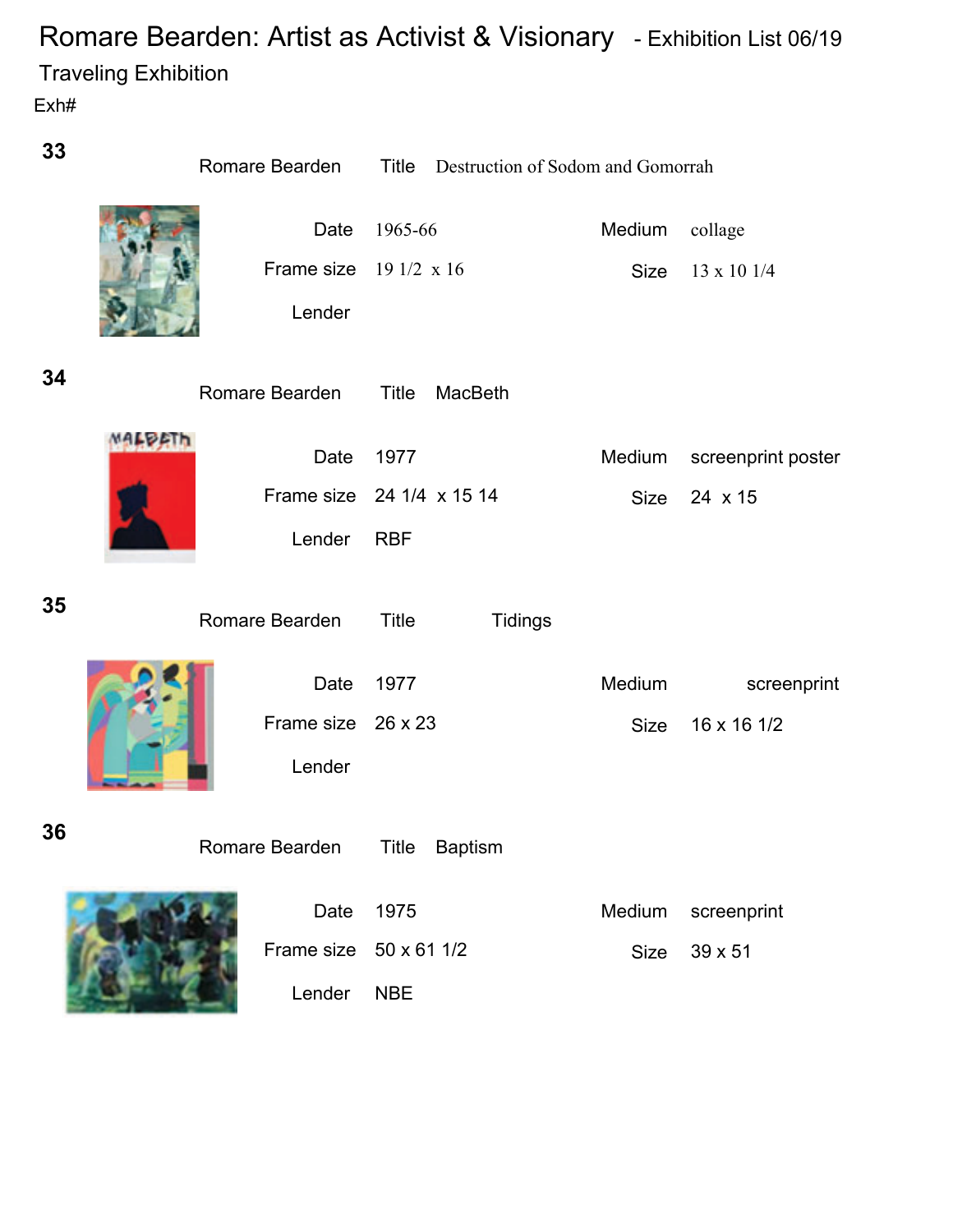| 37 | Romare Bearden |                            | Title      | The Burning of Troy (Odyssey series) |             |                           |
|----|----------------|----------------------------|------------|--------------------------------------|-------------|---------------------------|
|    |                | Date                       | 1977       |                                      | Medium      | screenprint               |
|    |                | Frame size 26 3/4 x 32 1/8 |            |                                      | <b>Size</b> | 18 x 24                   |
|    |                | Lender                     | <b>NBE</b> |                                      |             |                           |
| 38 | Romare Bearden |                            | Title      | The Family                           |             |                           |
|    |                | Date                       | 1975       |                                      | Medium      | etching/ aquatint         |
|    |                | Frame size 27 x 33         |            |                                      | <b>Size</b> | 19 1/2 x 25 3/4           |
|    |                | Lender                     | <b>RBF</b> |                                      |             |                           |
| 39 | Romare Bearden |                            | Title      | <b>Two Worlds</b>                    |             |                           |
|    |                | Date                       | 1980       |                                      | Medium      | Lithograph                |
|    |                | Frame size 29 x 23         |            |                                      | <b>Size</b> | $17\frac{1}{2} \times 13$ |
|    |                | Lender                     | <b>NBE</b> |                                      |             |                           |
| 40 | Romare Bearden |                            | Title      | Wrapping it Up at the Lafayette      |             |                           |
|    |                | Date                       | 1974       |                                      | Medium      | poster                    |
|    |                | Frame size                 | 35 x 26    |                                      | <b>Size</b> | 35 1/2 x 25 1/2           |
|    |                | Lender                     | <b>RBF</b> |                                      |             |                           |
|    |                |                            |            |                                      |             |                           |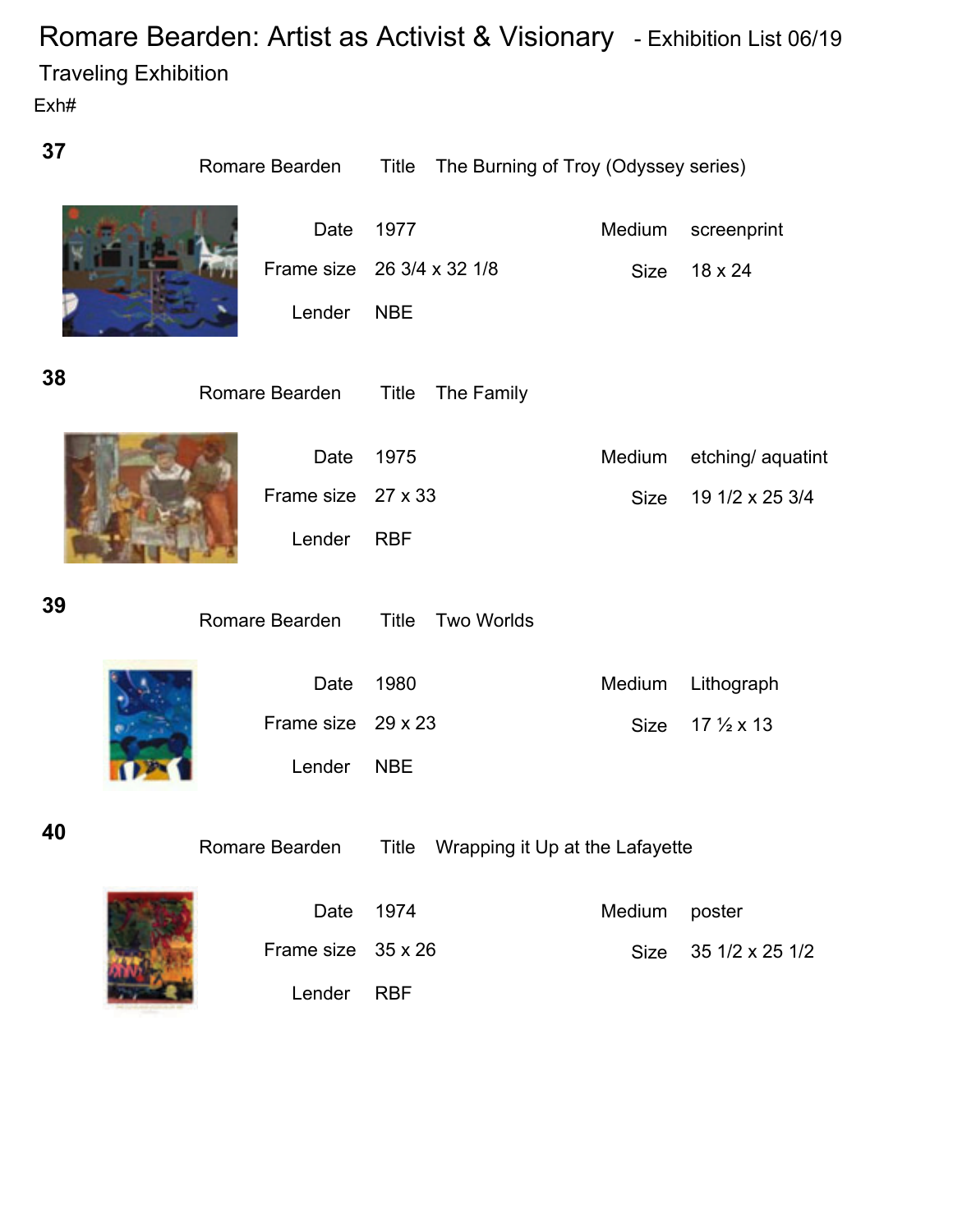|                                | Date   | 1979                                                                 | Medium        | lithograph                                                                                                                                                              |
|--------------------------------|--------|----------------------------------------------------------------------|---------------|-------------------------------------------------------------------------------------------------------------------------------------------------------------------------|
|                                |        |                                                                      | <b>Size</b>   | 24 x 35 $\frac{1}{2}$                                                                                                                                                   |
|                                | Lender | <b>NBE</b>                                                           |               |                                                                                                                                                                         |
|                                |        | Title                                                                |               |                                                                                                                                                                         |
|                                | Date   | 1986                                                                 | Medium        | poster                                                                                                                                                                  |
|                                |        |                                                                      | <b>Size</b>   | 17 x 25 1/4                                                                                                                                                             |
| <b>BULLET UNATTERFER OF AB</b> | Lender | <b>RBF</b>                                                           |               |                                                                                                                                                                         |
|                                |        | Title                                                                | Conjur Woman  |                                                                                                                                                                         |
|                                | Date   | 1964                                                                 | Medium        | Photolithograph                                                                                                                                                         |
|                                |        |                                                                      | <b>Size</b>   | 17 1/2 x 11 1/2                                                                                                                                                         |
|                                | Lender | <b>NBE</b>                                                           |               |                                                                                                                                                                         |
|                                |        | Title                                                                | In the Garden |                                                                                                                                                                         |
|                                | Date   | 1974                                                                 | Medium        | screenprint                                                                                                                                                             |
|                                |        |                                                                      | <b>Size</b>   | 29 1/2 x 36                                                                                                                                                             |
|                                | Lender | <b>NBE</b>                                                           |               |                                                                                                                                                                         |
|                                |        | Romare Bearden<br>Romare Bearden<br>Romare Bearden<br>Romare Bearden | Frame size    | Title<br>Introduction of a Blues Queen<br>Frame size 27 x 38<br>Quilting Time (Detroit Institute of Arts)<br>$37 \times 25$<br>Frame size 29 x 33<br>Frame size 44 x 37 |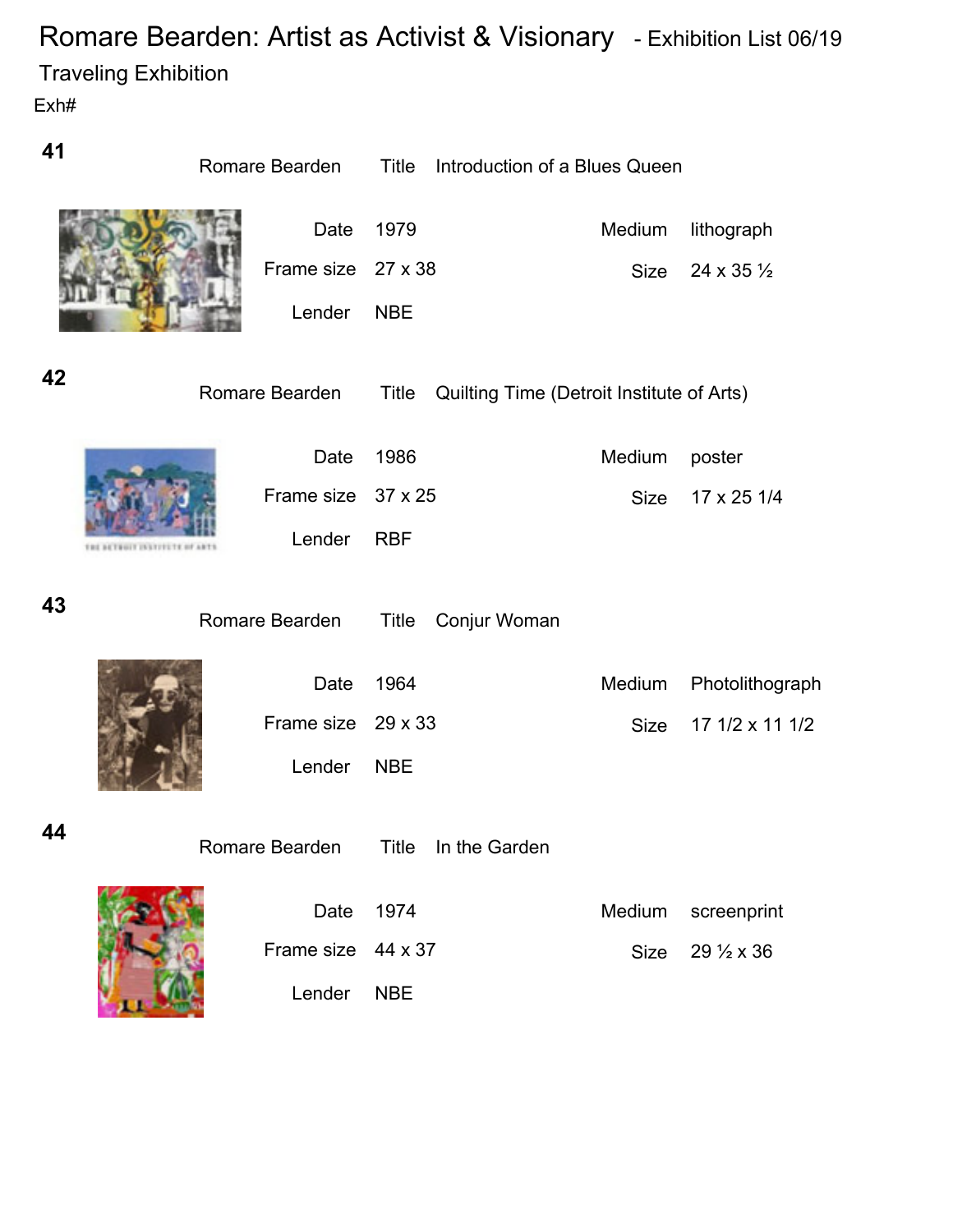Traveling Exhibition

| 45 | Romare Bearden         | Title          | Pepper Jelly Lady            |             |               |
|----|------------------------|----------------|------------------------------|-------------|---------------|
|    | Date                   | 1975           |                              | Medium      | lithograph    |
|    | Frame size 33 x 28     |                |                              | <b>Size</b> | 26 x 21       |
|    | Lender                 | <b>NBE</b>     |                              |             |               |
| 46 | Romare Bearden         | Title          | Miss Ethel at Connie's       |             |               |
|    | Date                   | 1975           |                              | Medium      | oil on paper  |
|    | Frame size 25 3/4 x 34 |                |                              | <b>Size</b> | 22 x 30       |
|    | Lender                 | <b>RBF</b>     |                              |             |               |
| 47 | Romare Bearden         | Title          | Portrait of Louise Hightower |             |               |
|    | Date                   | 1985           |                              | Medium      | collage       |
|    | Frame size 21 x 16     |                |                              | <b>Size</b> | $9 \times 12$ |
|    | Lender                 | <b>RBF</b>     |                              |             |               |
| 48 | Romare Bearden         | Title          | <b>Falling Star</b>          |             |               |
|    | Date                   | 1980           |                              | Medium      | lithograph    |
|    | Frame size             | $32 \times 27$ |                              | <b>Size</b> | 23 1/2 x 18   |
|    | Lender                 | <b>NBE</b>     |                              |             |               |
|    |                        |                |                              |             |               |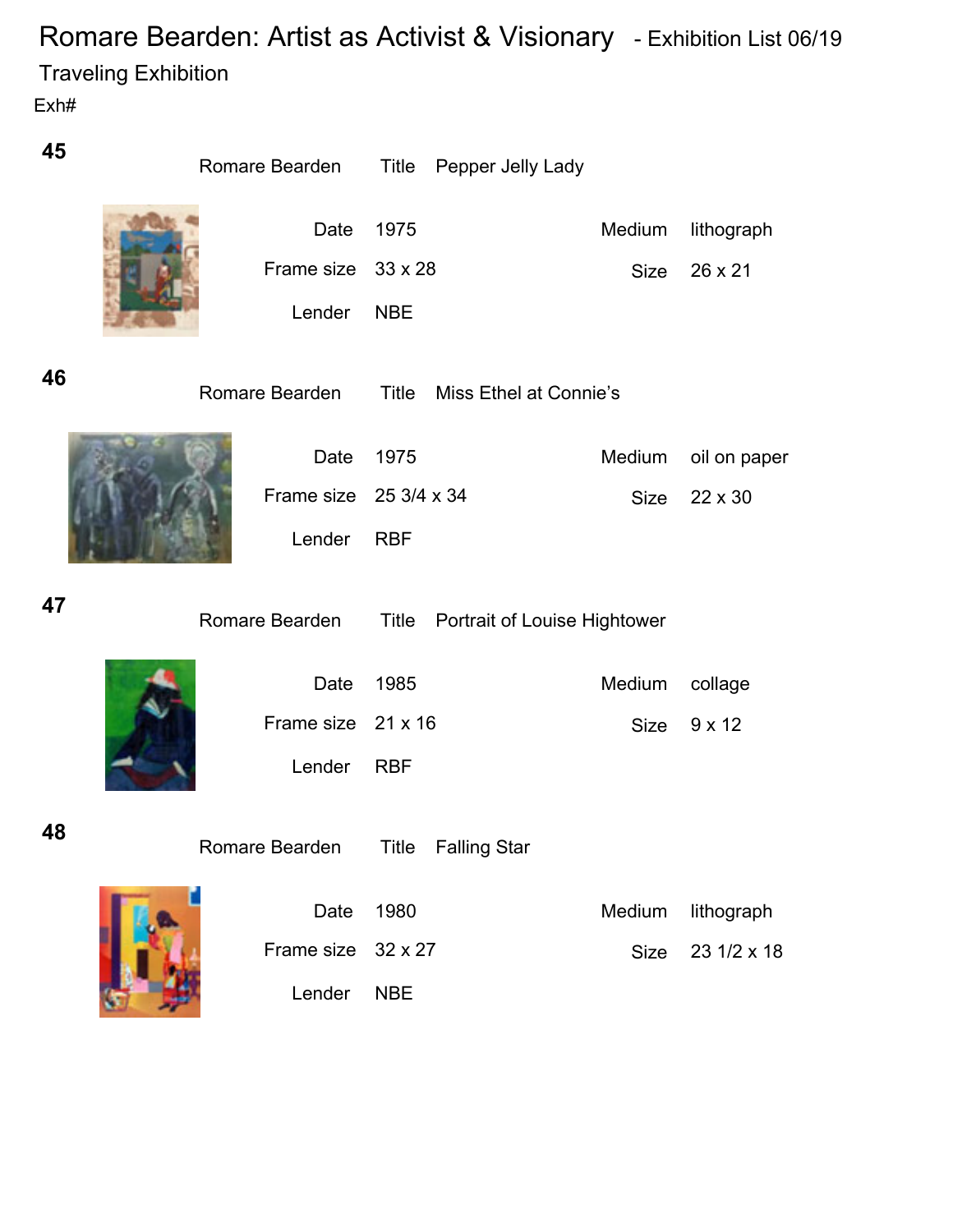Traveling Exhibition

Exh#

**49**

**50**

in the control

**51**

**52**

|  | Romare Bearden |                                                 |            | Title Susannah in Harlem                       |                                      |                                                |  |
|--|----------------|-------------------------------------------------|------------|------------------------------------------------|--------------------------------------|------------------------------------------------|--|
|  |                | Date                                            | 1981       |                                                | Medium                               | poster                                         |  |
|  |                | Frame size $38 \frac{1}{4} \times 23$<br>Lender | <b>RBF</b> |                                                | Size                                 | 38 x 22 3/4                                    |  |
|  | Romare Bearden |                                                 | Title      |                                                |                                      | Circe Turns a Companion of Odysseus into Swine |  |
|  |                | Date                                            | 1979       |                                                | Medium                               | screenprint                                    |  |
|  |                | Frame size 22 x 28                              | Size       |                                                | $17\frac{3}{4} \times 23\frac{1}{2}$ |                                                |  |
|  |                | Lender                                          | <b>NBE</b> |                                                |                                      |                                                |  |
|  |                | Romare Bearden                                  |            | Title<br>Homage to Mary Lou (The Piano Lesson) |                                      |                                                |  |
|  |                | Date                                            | 1983       |                                                | Medium                               | lithograph                                     |  |
|  |                | Frame size 34 1/2 x 25 1/4                      |            |                                                | Size                                 | 29 1/4 x 24 1/4                                |  |
|  |                | Lender                                          | <b>NBE</b> |                                                |                                      |                                                |  |
|  | Romare Bearden |                                                 | Title      | Morning of the Rooster                         |                                      |                                                |  |
|  |                | Date                                            | 1981       |                                                | Medium                               | lithograph                                     |  |
|  |                | Frame size                                      | 33 x 26    |                                                | <b>Size</b>                          | 24 x 18                                        |  |
|  |                | Lender                                          | <b>NBE</b> |                                                |                                      |                                                |  |
|  |                |                                                 |            |                                                |                                      |                                                |  |